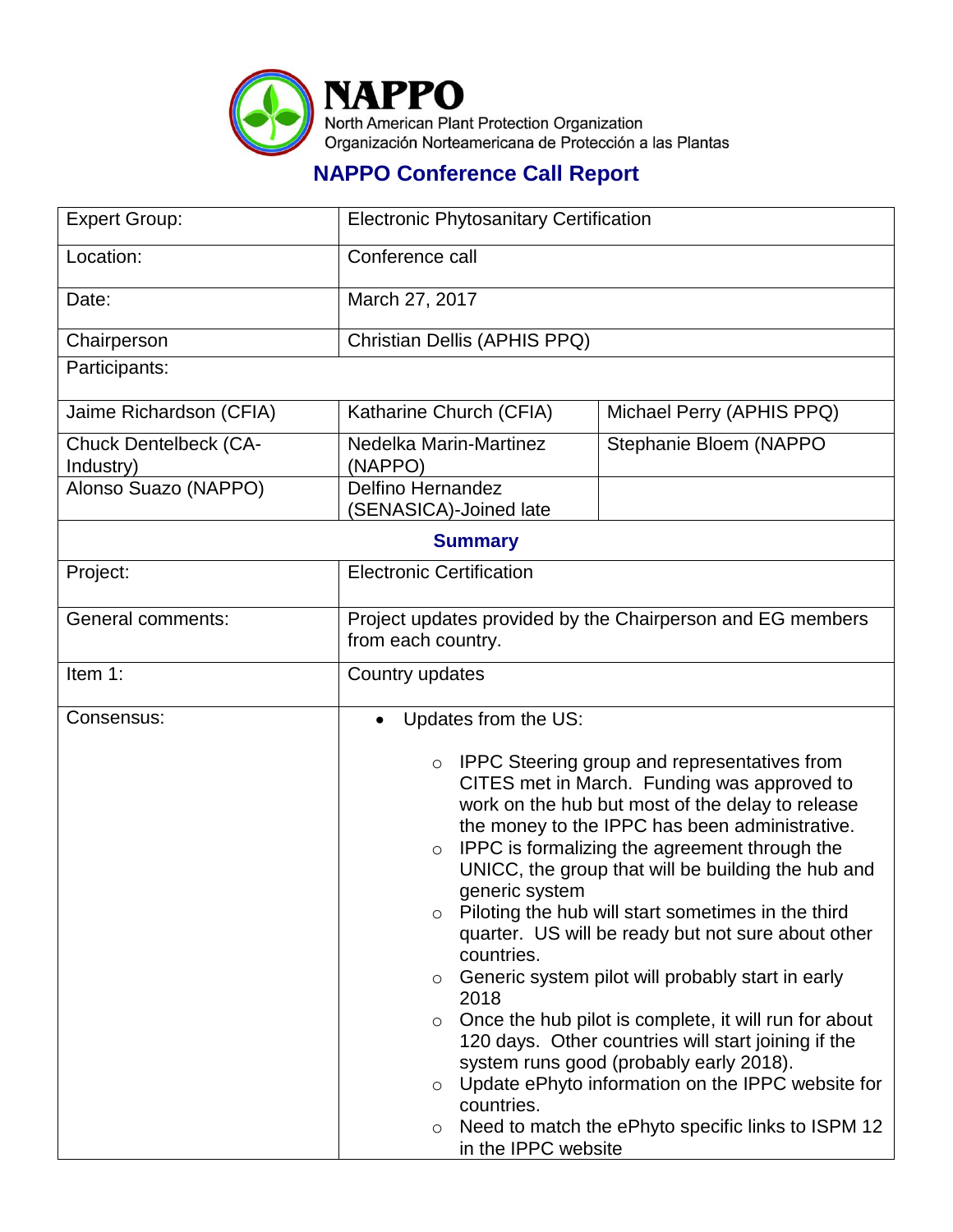|                                                                                                                                                                                                                                                                                                                                                                                                                                                                                                                                                                                                                                 |                                                                              |                     | o IPPC website update will be completed in about                                                                                                                                                                                                                                                                                                                                                                                                                                                                                                                 |  |
|---------------------------------------------------------------------------------------------------------------------------------------------------------------------------------------------------------------------------------------------------------------------------------------------------------------------------------------------------------------------------------------------------------------------------------------------------------------------------------------------------------------------------------------------------------------------------------------------------------------------------------|------------------------------------------------------------------------------|---------------------|------------------------------------------------------------------------------------------------------------------------------------------------------------------------------------------------------------------------------------------------------------------------------------------------------------------------------------------------------------------------------------------------------------------------------------------------------------------------------------------------------------------------------------------------------------------|--|
|                                                                                                                                                                                                                                                                                                                                                                                                                                                                                                                                                                                                                                 |                                                                              | $\circ$<br>$\Omega$ | one month<br>Mapping is almost complete. The idea is to make it<br>flexible enough for people to use it.<br>$\circ$ US meeting with Canada went well. US also<br>started discussions with Argentina. US and<br>Argentina have the same system for the hub which<br>will facilitate the exchange with the US.<br>New version of PCIT within the next month. This<br>version will have QR codes incorporated.<br>Scanning the QR code will take the user to an<br>external form viewer where all the information can<br>be entered.<br><b>Updates from Canada:</b> |  |
| $\circ$ On track developing the system<br>Continue to put Canadian existing requirements<br>$\circ$<br>into the system                                                                                                                                                                                                                                                                                                                                                                                                                                                                                                          |                                                                              |                     |                                                                                                                                                                                                                                                                                                                                                                                                                                                                                                                                                                  |  |
| Updates from Mexico (Joined late):                                                                                                                                                                                                                                                                                                                                                                                                                                                                                                                                                                                              |                                                                              |                     |                                                                                                                                                                                                                                                                                                                                                                                                                                                                                                                                                                  |  |
| $\circ$ Have moved to the single window<br>Credentials with the US are ready<br>$\circ$<br>Mexico provided comments on the document sent<br>O<br>by Canada and shared documents from the Pacific<br>Alliance with the group-The Chairperson noted that<br>the documents were not received. MX will send<br>the documents to the NAPPO secretariat for<br>distribution to the EG.<br>Mexico is ready to participate in the next set of<br>O<br>changes<br>Chairperson mentioned about the ongoing discussion between<br>IICA, COSAVE and CAN about electronic certification and will<br>probably ask for Mexico's participation. |                                                                              |                     |                                                                                                                                                                                                                                                                                                                                                                                                                                                                                                                                                                  |  |
| <b>Next Steps</b>                                                                                                                                                                                                                                                                                                                                                                                                                                                                                                                                                                                                               |                                                                              |                     |                                                                                                                                                                                                                                                                                                                                                                                                                                                                                                                                                                  |  |
| <b>Responsible Person</b>                                                                                                                                                                                                                                                                                                                                                                                                                                                                                                                                                                                                       | <b>Action</b>                                                                |                     | <b>Date</b>                                                                                                                                                                                                                                                                                                                                                                                                                                                                                                                                                      |  |
| NAPPO secretariat                                                                                                                                                                                                                                                                                                                                                                                                                                                                                                                                                                                                               | Distribute Pacific Alliance documents sent by MX to the<br><b>EG</b> members |                     | As soon as<br>possible                                                                                                                                                                                                                                                                                                                                                                                                                                                                                                                                           |  |
| <b>Next Meeting</b>                                                                                                                                                                                                                                                                                                                                                                                                                                                                                                                                                                                                             |                                                                              |                     |                                                                                                                                                                                                                                                                                                                                                                                                                                                                                                                                                                  |  |
| Location:                                                                                                                                                                                                                                                                                                                                                                                                                                                                                                                                                                                                                       | Conference call                                                              |                     |                                                                                                                                                                                                                                                                                                                                                                                                                                                                                                                                                                  |  |
| Date:                                                                                                                                                                                                                                                                                                                                                                                                                                                                                                                                                                                                                           | May 8th at 11:00am EST                                                       |                     |                                                                                                                                                                                                                                                                                                                                                                                                                                                                                                                                                                  |  |
| <b>Proposed Agenda Items</b>                                                                                                                                                                                                                                                                                                                                                                                                                                                                                                                                                                                                    |                                                                              |                     |                                                                                                                                                                                                                                                                                                                                                                                                                                                                                                                                                                  |  |